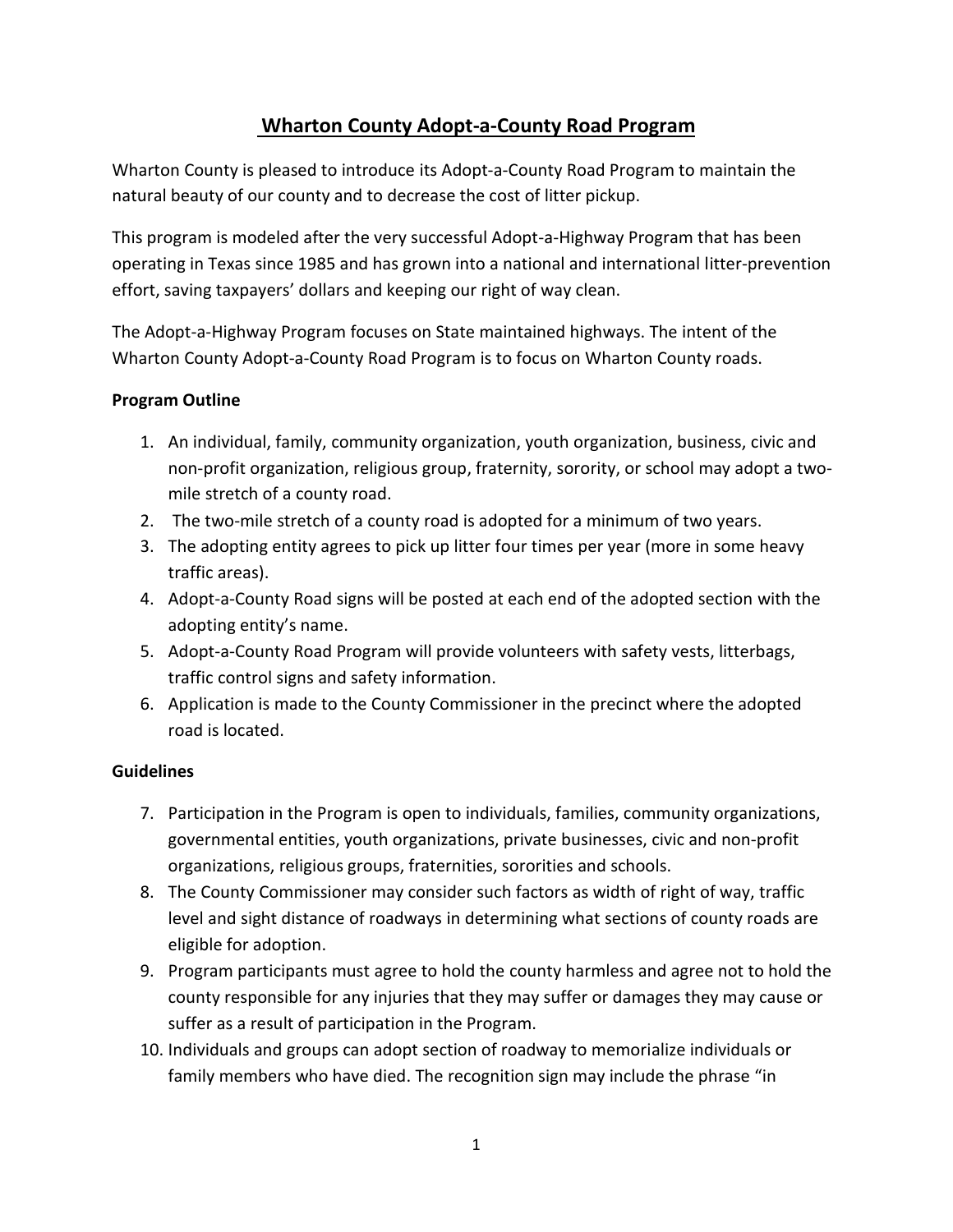memory of", the name of the person in whose memory the section is adopted, and the name of the adopting entity.

11. Only county roads are eligible for adoption. Roads in unincorporated communities and subdivisions and incorporated cities are not eligible for adoption.

## **The Participant will**:

- 12. Obey and abide by all laws and regulations relating to safety and such other terms and conditions as may be required by the county for special conditions of a particular adopted section.
- 13. Adopt a section of county road that is a minimum of 2 miles (unless the total length of the road is shorter than 2 miles) for a minimum of 2 years.
- 14. Pick up litter a minimum of four times per year at approximately quarterly intervals unless the Commissioner of the precinct determines that less times per year is adequate. It is desired that one of these pickups occur during the annual "Don't Mess with Texas Trash-Off" event each April.
- 15. Appoint an authorized representative of the participating group to serve as spokesperson.
- 16. Furnish adequate supervision by one or more adults for minor volunteers of a participating group who are 15 years of age or older, with at least one adult for every three children who are seven to 14 years of age. Children under the age of seven may not participate in the program.
- 17. Conduct a group safety meeting prior to each pick-up day.
- 18. Obtain required supplies and materials from the county during regular business hours.
- 19. Set up traffic control signs and remove after clean up.
- 20. Wear county furnished safety vests during trash pick-up.
- 21. Place litter in trash bags. Remove trash bags and coordinate with the Wharton County Road and Bridge Department to discard to an approved disposal site.
- 22. Return unused materials and supplies to the County within one week of clean-up.
- 23. Not possess or consume alcoholic beverages or illegal drugs while on the adopted section.
- 24. Maintain a first-aid kit and adequate drinking water while picking up litter on the adopted section of road.
- 25. Assignment of responsibilities to any other group is not allowed without consent of the County Commissioner of the precinct.
- 26. Have the option of renewing an agreement subject to the approval of the County Commissioner of the precinct.
- 27. Advise the County Commissioner of each time that litter has been picked up on the adopted road.